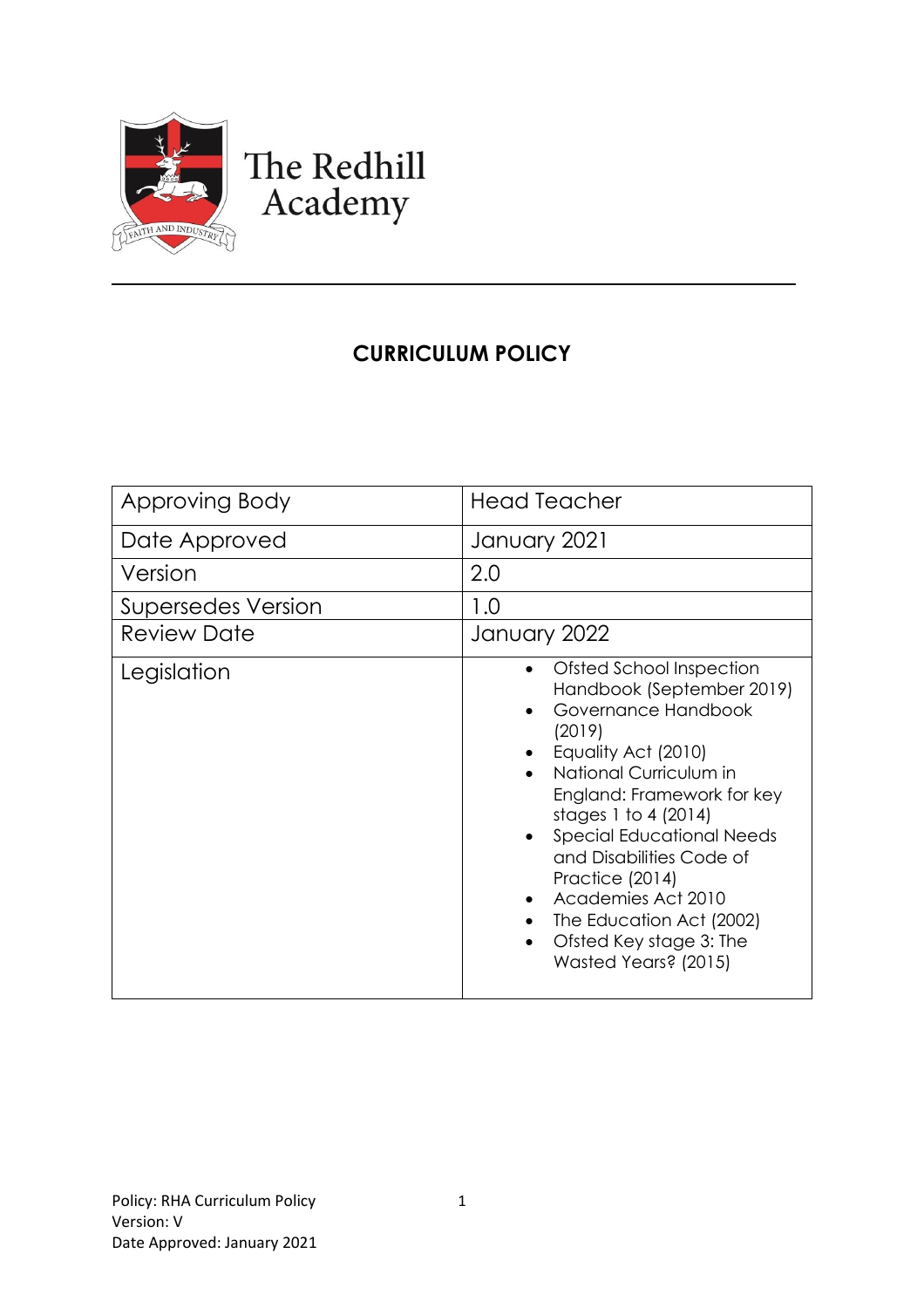# Contents

| $\mathbf{1}$   |  |
|----------------|--|
| $\overline{2}$ |  |
| 3              |  |
| 4              |  |
| 5              |  |
| 6              |  |
| $\mathcal{I}$  |  |
| 8              |  |
| 9              |  |
| 10             |  |
| 11             |  |
| 12             |  |
| 13             |  |
| 14             |  |
| 15             |  |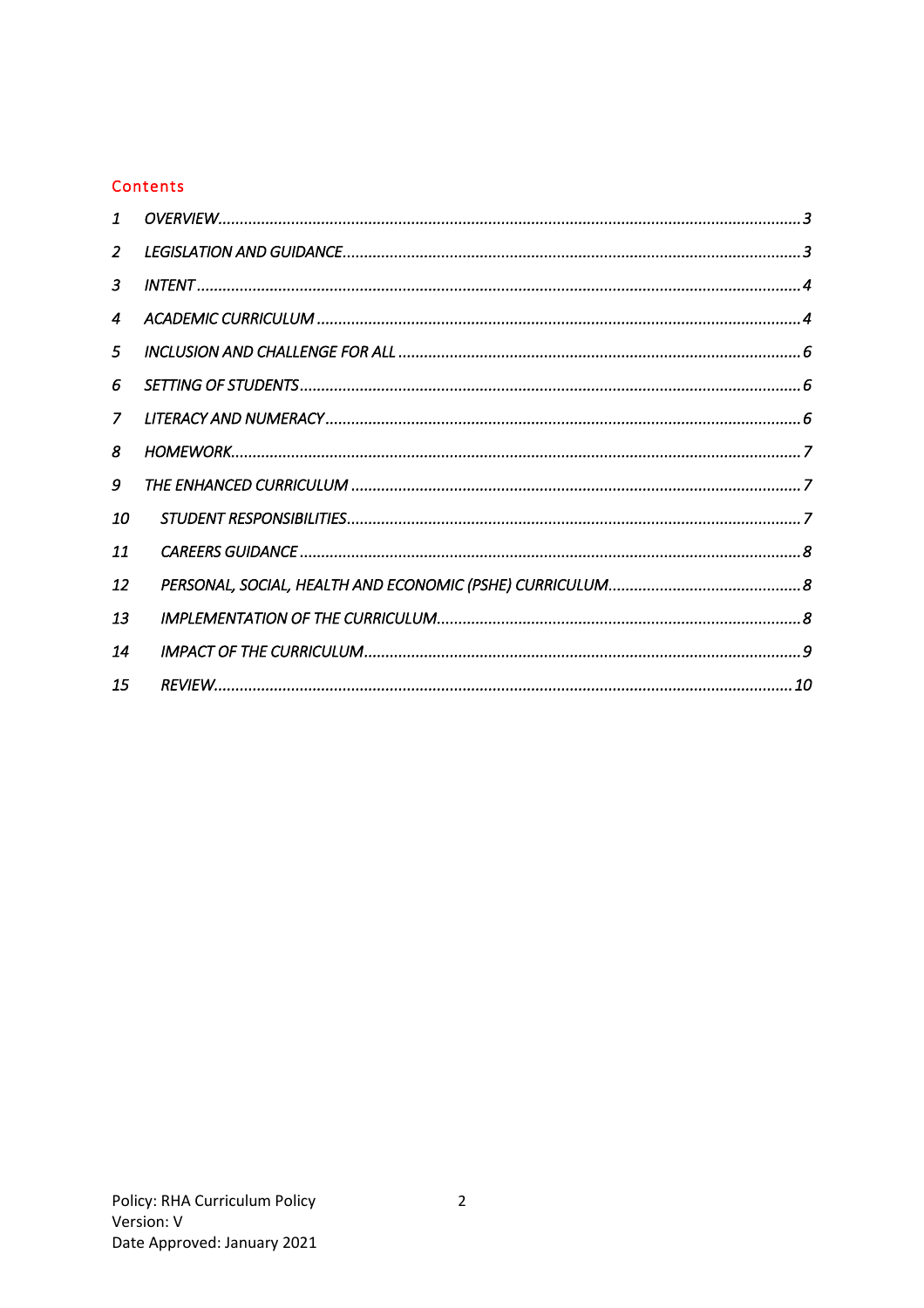<span id="page-2-0"></span>Within this policy 'we' and 'our' means the Academy.

#### 1 OVERVIEW

- 1.1 We are ambitious for every student and understand our role in allowing them to realise their potential.
- 1.2 All students study a broad and balanced curriculum, which is underpinned by:
	- the Redhill Learning Skills;
	- a commitment to promoting literacy and numeracy via the DEAR (Drop Everything and Read) Programme, Accelerated Reader and the use of Catch Up Funding; plus
	- an unwavering belief that high-quality teaching and learning is the key to delivering strong examination performance.
- 1.3 Due to our Performing Arts specialism, all students in Years 7 and 8 have weekly lessons in dance, drama and music. We value these subjects and recognise the role they play in developing creative ability. The take up rate for extra – curricular performing arts opportunities is high.
- 1.4 At the end of Year 8, students are given the opportunity to choose the subjects they would like to study for GCSE. The overwhelming majority of stakeholders believe that this is the right option for our students. However, in light of changes to the Ofsted school inspection framework (September 2019) this approach is under review in 2019/20.
- 1.5 Our Pledge System promotes participation in the wider aspects of school life. During their time at the Academy all students are expected to complete Pledges such as: to successfully participate in residential trips, to represent the Academy in sport or contribute to Academy performing arts or to participate in fundraising events.

Consequently, there are a large number of trips and visits (home and abroad), extra-curricular activities or volunteering opportunities available to our students. A large number also complete the Duke of Edinburgh Award and sign up to the National Citizen Service summer programme. These experiences are vital for increasing 'cultural capital' and enabling students to become good citizens. A wide-ranging programme of academic lectures is available for older students.

1.6 All students, regardless of their prior attainment or background, should leave the Academy ready to take advantage of the opportunities, responsibilities and experiences of later life. It is our dedication to developing confident, articulate and well-rounded individuals which has shaped this policy document.

# <span id="page-2-1"></span>2 LEGISLATION AND GUIDANCE

- 2.1 When reviewing this curriculum policy due regard was paid to the following regulation, legislation and guidance:
	- Ofsted School Inspection Handbook (September 2019)
	- Governance Handbook (2019)
	- Equality Act (2010)
	- National Curriculum in England: Framework for key stages 1 to 4 (2014)
	- Special Educational Needs and Disabilities Code of Practice (2014)
	- Academies Act 2010
	- The Education Act (2002)
	- Ofsted Key stage 3: The Wasted Years? (2015)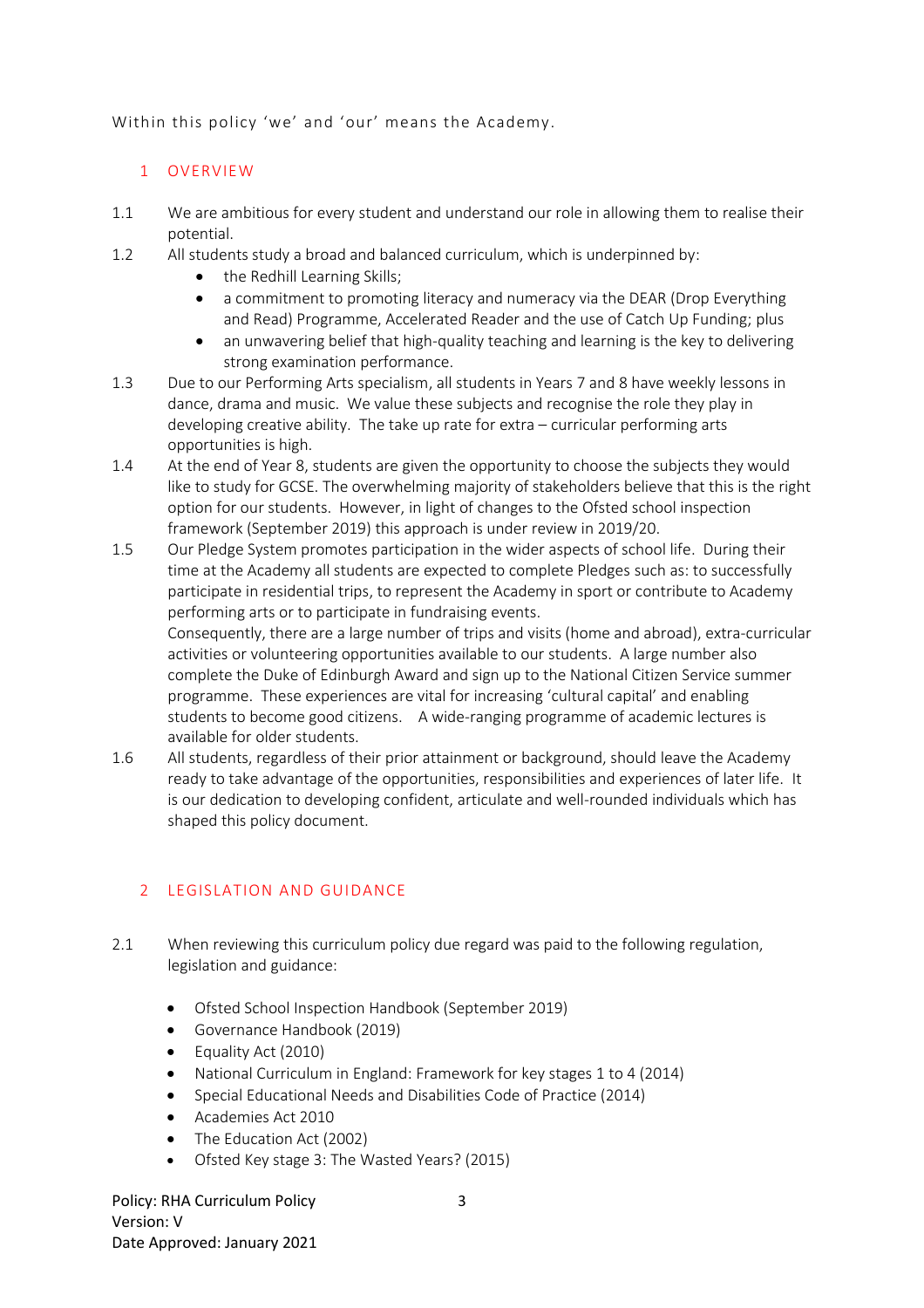# <span id="page-3-0"></span>*3* INTENT

- 3.1 The curriculum has been meticulously planned by the Senior Leadership Team and Faculty Leaders to ensure appropriate coverage, content, structure and sequencing. We believe in making every lesson count, therefore clearly defined 'end points' are available for each lesson, series of lessons, academic year and whole school career. Each faculty has produced a curriculum intent statement and curriculum overview which contains this information. Furthermore, they are able to provide a justification as to why these curriculum decisions have been made.
- 3.2 Each scheme of work sets out the critical knowledge and skills a student is expected to acquire from studying that topic. Schemes of work also contain the key activities that will support learning, ideas on how tasks can be differentiated and the assessments which will be used to check understanding.
- 3.3 Teachers will update and refine schemes of work to ensure they best meet the needs of their students. As a minimum, each scheme of work and associated resources will be of sufficient quality that a trainee teacher, cover supervisor or non-specialist could deliver a solid lesson.
- 3.4 New knowledge and skills will build on what has been taught before (including KS2). Throughout their time at Redhill students will see the same (or similar) topics re-emerge, with each encounter increasing in complexity and reinforcing previous learning.
- 3.5 Teachers will encourage students to make links between topics and apply their newly acquired skills and knowledge across the curriculum.
- 3.6 The curriculum will seek to reflect the school's local context by addressing typical gaps in students' knowledge and skills.
- 3.7 The school broadly follows the National Curriculum. Where the National Curriculum is not followed a clear and logical justification will be provided in the curriculum intent statement.
- 3.8 The amount of time provided for teaching the required elements of the curriculum will ensure lessons proceed at a good pace.
- 3.9 The Senior Leadership Team will annually review the range of subjects offered to ensure they remain appropriate. A curriculum booklet will be available online which outlines the course content being studied in each subject.
- 3.10 In depth consultation takes place with parents and students at the time when pathways choices are made.

#### <span id="page-3-1"></span>4 ACADEMIC CURRICULUM

#### 4.1 The First Two Years

- 4.1.1 In Years 7 and 8 students will study a strong core of academic subjects, alongside those designed to develop creativity, physical literacy, leadership skills and character. Subjects available to students are: art, computing, dance, design and technology, drama, English, French, geography, history, mathematics, music, physical education, philosophy, religion and ethics, science and PSHE. In Year 8 a selected number of students will be invited to study German.
- 4.1.2 The Head of Faculty will maintain a curriculum which is distinct to that of GCSE exam board specifications. This will ensure students benefit from a wide and varied diet which is not dominated by the content and structures imposed by examination boards. They will review long term plans to ensure that the knowledge and skills learnt in Years 7 and 8 build a solid foundation for future studies.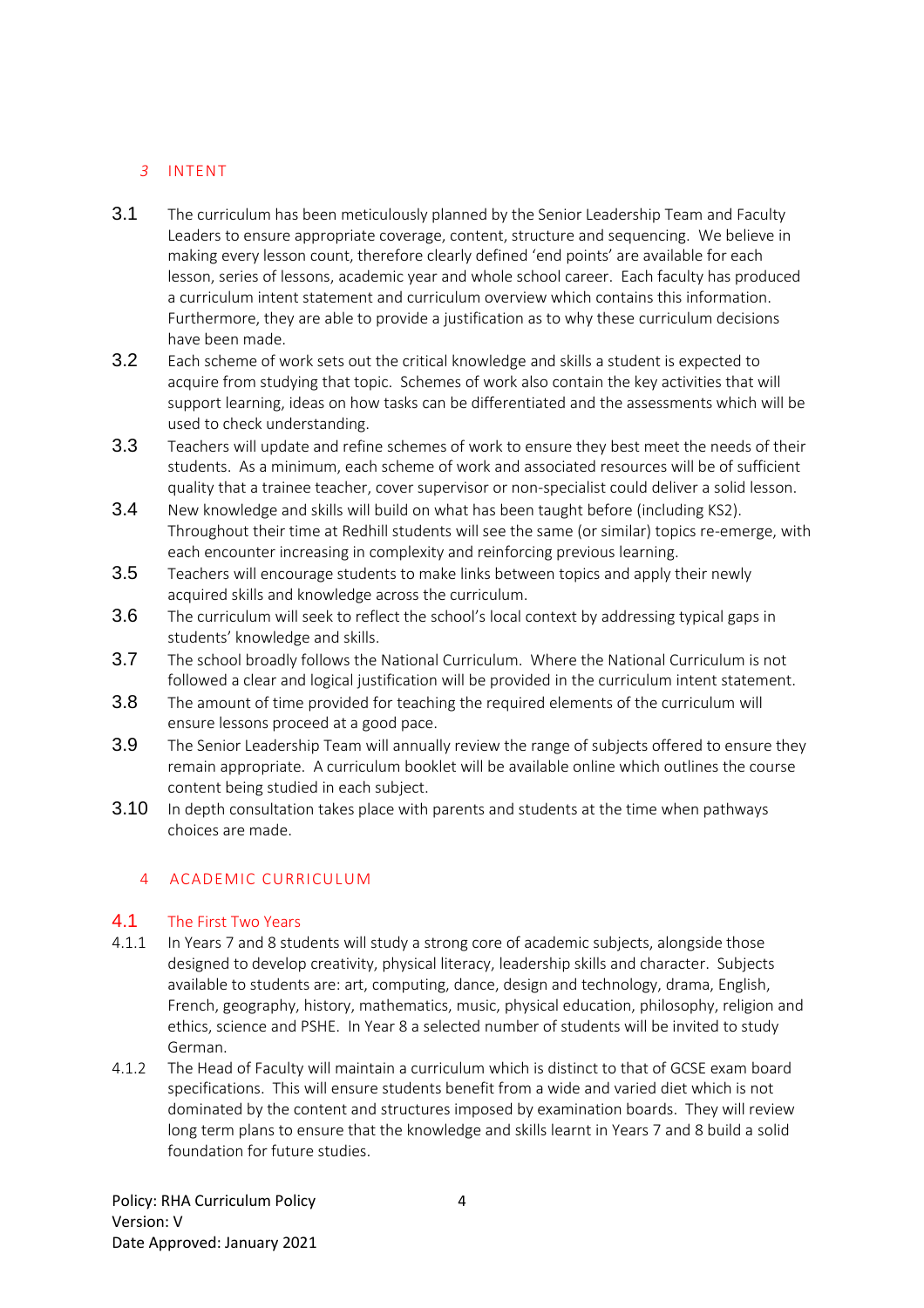- 4.1.3 In Year 7 a small number of students may be disapplied from Modern Foreign Languages in order to create additional time for them to study mathematics and English. The decision to do this will be made on a case by case basis and will follow the legal guidelines set out in the Education Act 2002. If the decision is made to disapply a student, they will attend an extracurricular French club to give them access to foreign language development.
- 4.1.4 During the first two years, student performance will be reviewed in line with our Assessment and Reporting Policy.
- 4.1.5 It is the responsibility of the SLT Link and Head of Faculty to ensure that schemes of work support high quality teaching.

#### 4.2 The Pathways Year

- 4.2.1 The Year 8 Pathways process will seek to promote highly ambitious routes for all students. We work closely with families to guide them through these important choices. Guidance will be available from the Senior Leadership Team, Heads of Faculty, Pastoral Team, Special Educational Needs Team and Careers Advisor.
- 4.2.2 The Senior Leader responsible for Curriculum will ensure that an appropriate proportion of students are opting to take the EBacc suite of courses and that this is working towards the Government's ambition.
- 4.2.3 The Academy will make the final decision on pathways choices for individual students. These decisions may be driven by the availability of resources and Government targets, but primarily on what we deem to be in the best interests of the child.

#### 4.3 The Examination Years

- 4.3.1 In Years 10 and 11 all students continue to study: English Language, English Literature, Mathematics, Science, Physical Education, Core Religious Studies (GCSE Short Course) and PSHE (including careers guidance).
- 4.3.2 In addition to these, students will choose four subjects from the following list: Art, Business, Computer Science, Dance, Design and Technology, Drama, French, Food Technology, Geography, German, BTEC Health and Social Care, history, I Media, Music, GCSE Physical Education, Religious Studies (full course) Textiles and Triple Science.
- 4.3.3 A small number of students are directed to study foundation level English and Mathematics in Years 10 and 11. The course leads to a recognised Level 1 qualification.
- 4.3.4 The subjects available for students to study in KS4 are outlined in the Pathways Booklet which is available on the Academy website. These will be reviewed annually in order to ensure that our curriculum offer is relevant to students and satisfies key performance measures.
- 4.3.5 Student Performance will be reviewed in line with our Assessment and Reporting Policy.
- 4.3.6 It is the responsibility of the SLT line manager and the Head of Faculty to ensure that schemes of work support high quality teaching.

# 4.4 A Levels

- 4.4.1 In Years 12 and 13 students have the opportunity to study a wide range of academic subjects. These include: Art, Biology, Business Studies, Chemistry, Computer Science, Dance, Drama, English Language, English Literature, French, Further Mathematics, Geography, German, Government and Politics, History, Mathematics, Media Studies, Music, Philosophy and Ethics, Photography, Physical Education, Product Design, Psychology, Sociology, Spanish and Textiles.
- 4.4.2 If numbers on an A Level course are below 10, then the curriculum time allocated to that subject will be reduced from 5 hours a week to 4 hours. On rare occasions a course may not be able to run due to low numbers opting to study it. Although strenuous efforts are made to protect languages and performing arts.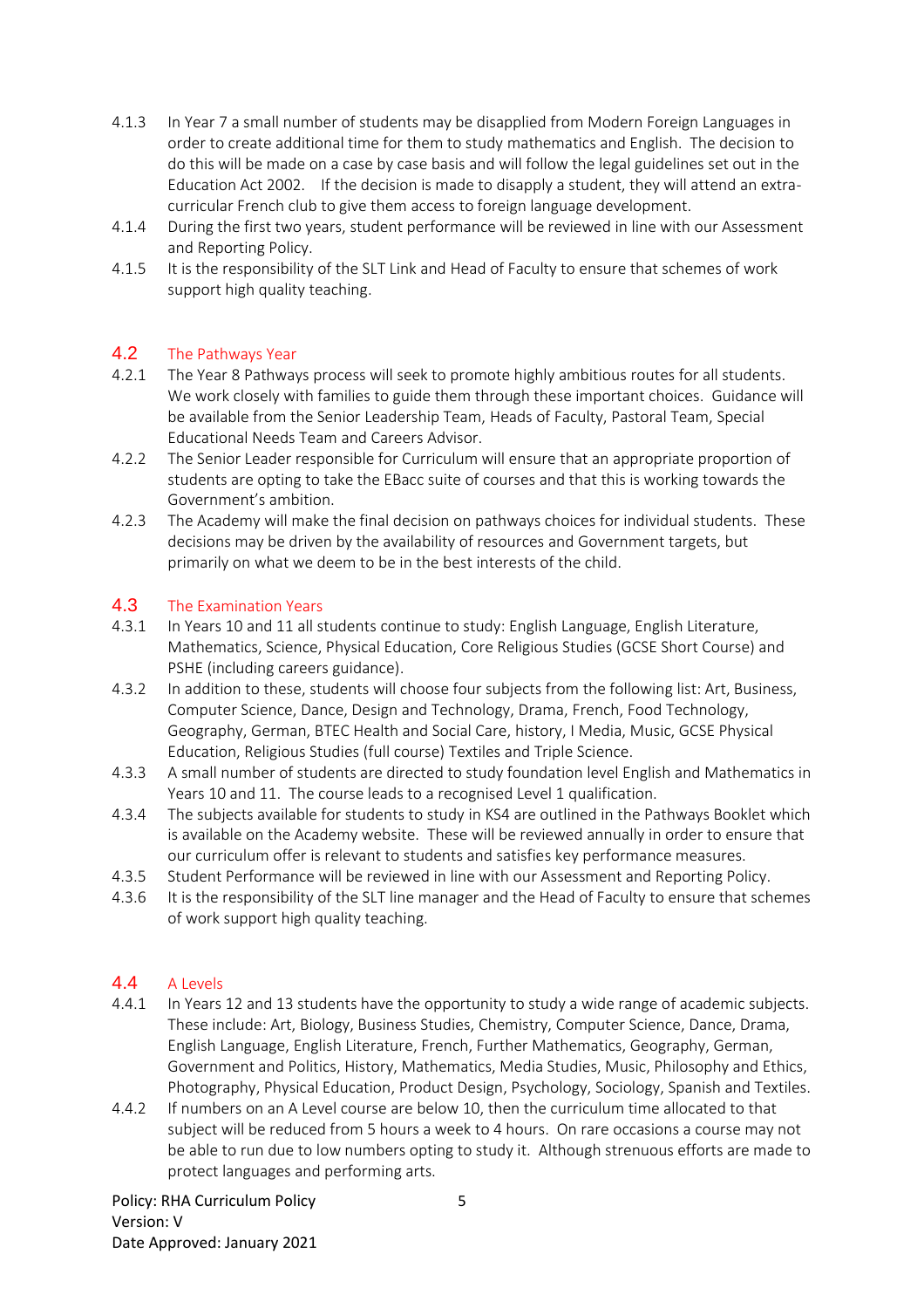- 4.4.3 The curriculum offer in KS5 will be reviewed on an annual basis.
- 4.4.4 Any student who has not achieved a standard pass (grade 4 or above) in English and/or Mathematics at GCSE will be required to re-sit the qualification(s) until grade 4 is achieved in both subjects.
- 4.4.5 Student performance will be reviewed in line with our Assessment and Reporting Policy.
- 4.4.6 It is the responsibility of the SLT Link and Head of Faculty to ensure that schemes of work support high quality teaching.

# <span id="page-5-0"></span>5 INCLUSION AND CHALLENGE FOR ALL

- 5.1 Teachers should maintain high expectations of all students. They will use appropriate assessment to set ambitious targets and plan challenging work for all groups, including:
	- the most able
	- students with low prior attainment
	- students from disadvantaged backgrounds
	- students with SEN
	- students with English as an additional language (EAL)

Further information on how we cater for these different groups is available in our Equality statement and our SEND Policy.

#### <span id="page-5-1"></span>6 SETTING OF STUDENTS

- 6.1 Decisions on setting will be taken by the Head of Faculty and the Senior Leadership Team. Setting should only be used where it will lead to stronger outcomes for all ability groups. If a decision to set is made, then the creation of a single, low ability group should be avoided.
- 6.2 Students should never be grouped according to their behaviour or attitude to learning.
- 6.3 The criteria used to create the set must be clear to staff, students and parents. The decision must also be supported by objective data e.g. KS2 SATs.

# <span id="page-5-2"></span>7 LITERACY AND NUMERACY

- 7.1 We believe that good literacy and numeracy skills are essential for students to achieve their potential across the curriculum and to function effectively as an adult in the world of work. All staff are teachers of literacy and numeracy.
- 7.2 Students are required to read regularly across the curriculum. Teachers will modify their teaching to ensure the resources they use are accessible for students and that technical vocabulary is understood.
- 7.3 The use of DEAR time (Drop Everything and Read) is followed by all students in Years 7 to 9 and the Accelerated Readers programme will be used to address gaps in literacy.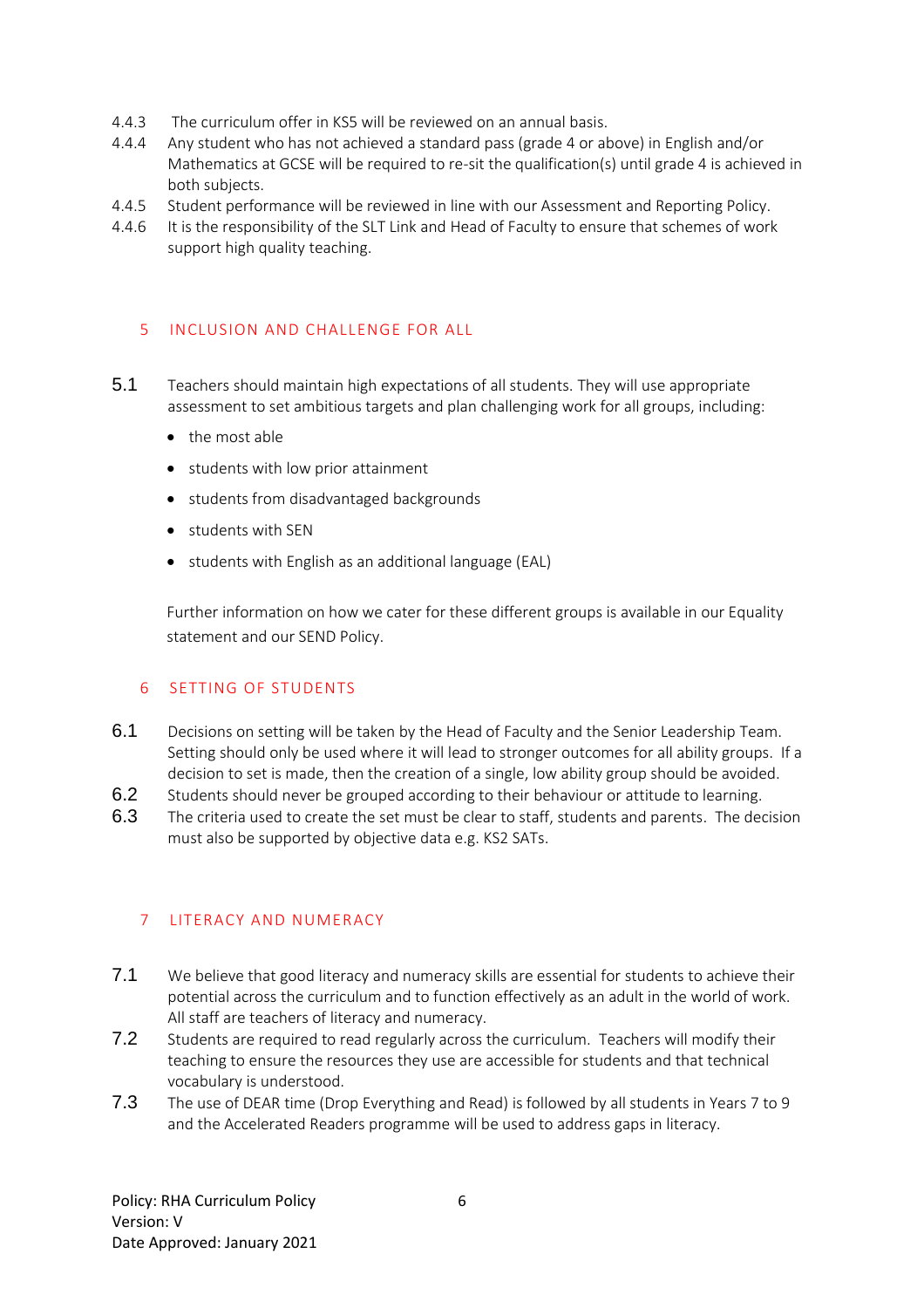- 7.4 In Year 7 and 8 a targeted group of students (those who did not achieve the expected standard in English and Mathematics on the KS2 SATs) will receive additional support for literacy and numeracy.
- 7.5 Additional English and Mathematics will also be provided for students in other year groups to aid their progress in these access subjects. These additional lessons may run as an alternative to other curriculum provision in groups as determined by the Academy.

#### <span id="page-6-0"></span>8 HOMEWORK

- 8.1 Regular homework is set by all subjects, with the exception of Physical Education and PSHE, and can be accessed via the Show My Homework platform.
- 8.2 Information on the different types of homework, the volume of homework and deadlines can be found in the Academy's Homework Policy.

#### <span id="page-6-1"></span>9 THE ENHANCED CURRICULUM

- 9.1 Extra curricular activities are valued by the Academy and are promoted using the Pledge System and Redhill Plus. All students are actively encouraged to take advantage of the wide range of cultural, sporting and artistic opportunities on offer.
- 9.2 All faculties will offer additional curriculum opportunities over the course of the academic year. These will include a range of trips and visits, clubs and competitions, peripatetic lessons and the invitation of guest speakers.
- 9.3 Where possible extra curricular provision will sit alongside the academic curriculum; seeking to broaden and compliment the skills and knowledge students acquire in lessons and further develop cultural capital.
- 9.4 In Sport and Performing Arts, the extra-curricular programme will adopt a twin track approach; one which seeks to promote high levels of participation and excellence simultaneously.
- 9.5 Extra-Curricular opportunities will be shared with parents on a regular basis using Redhill Plus. Information on trips and visits will be shared annually so that parents can plan for their child's involvement.
- 9.6 Further information on the financing of trips and visits can be found in our Charging and Remissions Policy.
- 9.7 Participation in extra-curricular activities will be carefully monitored so that we can identify students who are disengaged and then look at ways to facilitate their involvement (including subsidised places).

#### <span id="page-6-2"></span>10 STUDENT RESPONSIBILITIES

- 10.1 The Academy actively promotes participation in the wider aspects of school life. This helps to build character and allows individuals to feel like members of our community. Some ways in which students can contribute to school life include:
	- Representing one of our five houses: Africanus, Green, Knight, Lawrence and Smith
	- Mentoring another student via the vertical tutoring system
	- Giving their views via focus groups and the annual student survey
	- Becoming a member of the student council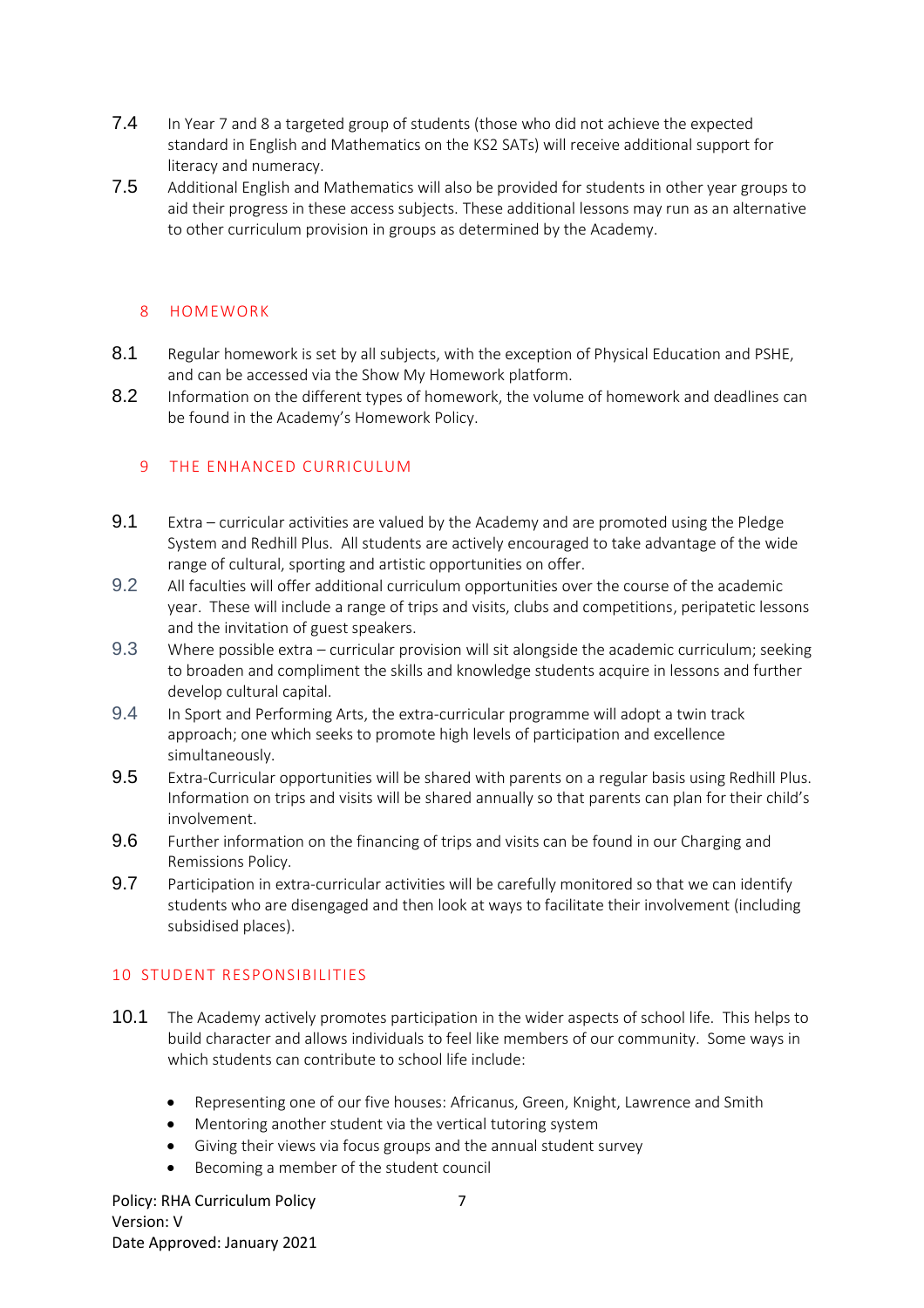- Taking part in a charity event
- Being part of the interview process for new staff.
- Becoming a House Captain, Head Student or another position on the House Student Leadership Group.

# <span id="page-7-0"></span>11 CAREERS GUIDANCE

- 11.1 Students from Year 8 onwards are provided with independent and impartial careers guidance.
- 11.2 Work experience is a compulsory aspect of the Year 12 curriculum and all students take part. Students are encouraged to organise their own placements according to their future interests. Where this does not happen, the Academy will intervene to ensure an appropriate work placement is obtained.
- 11.3 All work experience placements must be approved by the Academy and satisfy the necessary health and safety and safeguarding checks. If these checks are not complete, or concerns arise about the suitability of a placement, the Academy reserves the right to cancel the placement.
- 11.4 The Academy will support students with careers by offering: meetings with the career's advisor, advise on writing CVs and Personal Statements, university visits and invitations to careers fairs.
- 11.5 A 'Hot Housing' programme exists for Post 16 students to encourage applications to the top universities and most sought-after courses.
- 11.6 Further information of careers can be found in found in our Careers Guidance Policy, our Provider Access Statement and in our PSHE Policy.

# <span id="page-7-1"></span>12 PERSONAL, SOCIAL, HEALTH AND ECONOMIC (PSHE) CURRICULUM

#### 12.1 Tutorial lessons

- 12.1.1 Schemes of work clearly state the skills and knowledge students will acquire from each PSHE unit and suggest a wide range of appropriate resources which can be used.
- 12.1.2 Tutorial lessons are delivered by tutors during a 1 x 20 minute tutorial slot each week. Once per half term, a PSHE week takes place to ensure in-depth coverage of a key issue e.g. mental health.
- 12.1.3 Through the PSHE programme students will learn about Relationship and Sex Education (Key Stages 3 and 4) Health Education and Religious Education. In addition to this statutory content, a wide range of other topics will be explored in tutorial lessons.
- 12.1.4 Further information about the content of Tutorial lessons can be found in the PSHE Policy and our Sex and Relationship Education Policy.

#### 12.2 Assemblies

12.2.1 Weekly assembles will be used to promote the Fundamental British Values of Democracy, Rule of Law, Individual Liberty and Tolerance and Respect for people who possess different faiths and beliefs. These core values are encapsulated in what we call the Redhill DRIVE values.

#### <span id="page-7-2"></span>13 IMPLEMENTATION OF THE CURRICULUM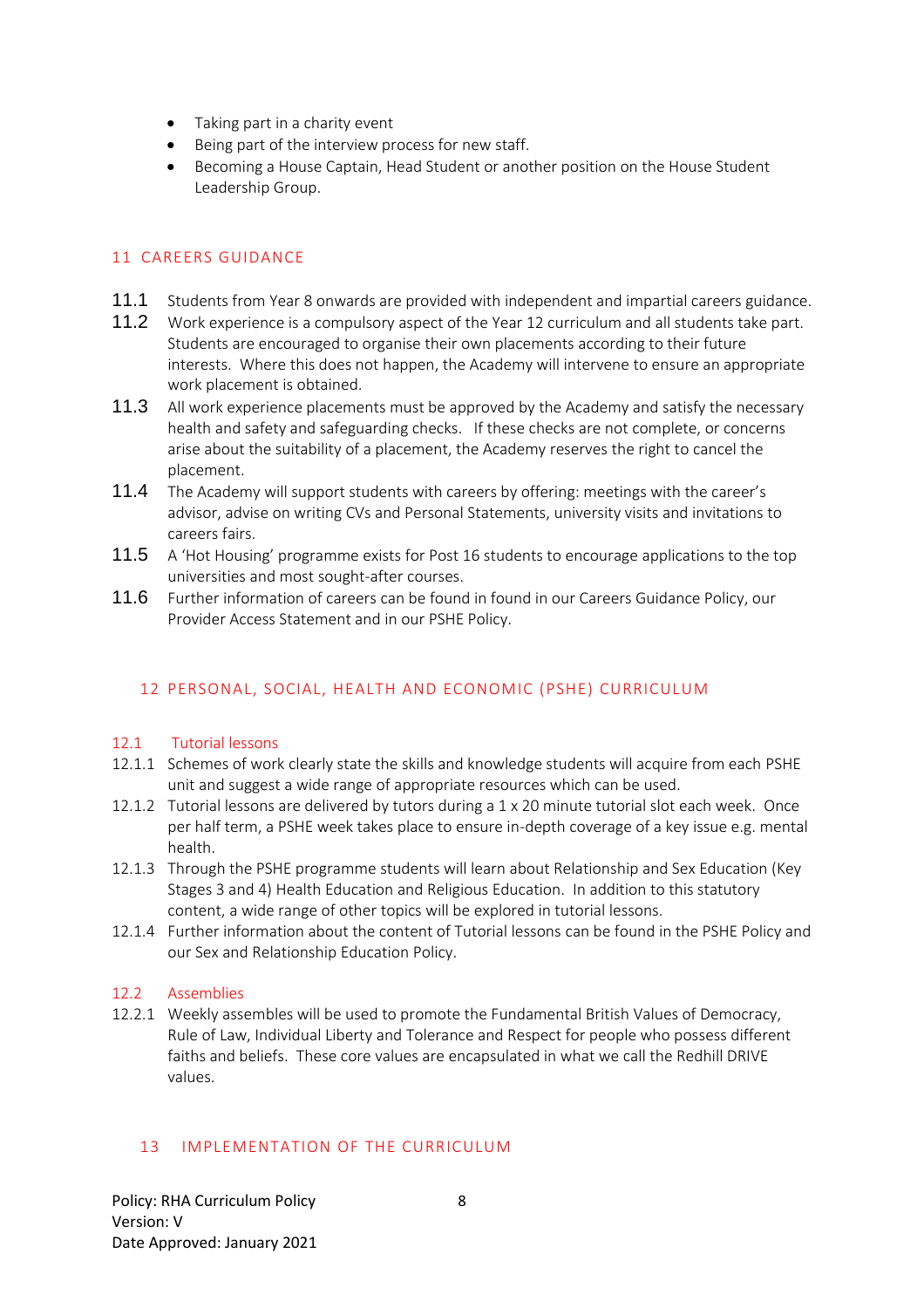- 13.1 The Head of Faculty and link senior leader will work with teachers to ensure effective implementation of the curriculum through high quality teaching.
- 13.2 All teachers will have expert knowledge of the subjects that they teach. On the rare occasions that a teacher is required to teach outside of their specialism, an effective programme of support will be put in place by the Head of Faculty to address this.
- 13.3 All students should be clear about 'what they are learning and why they are learning it'. Before starting a scheme of work, the teacher must explain to students how the topic builds on previous learning and relates to future learning. Teachers should be explicit about the core skills and knowledge which will be acquired over the coming lessons.
- 13.4 All work given to students, over time and across the school, must match the aims of the curriculum as set out in the Programme of Study and Scheme of Work. All phases of learning should be coherently planned and build towards the 'end point'.
- 13.5 Resources used within the curriculum (textbooks, revision guides and online resources) will be carefully selected to ensure they deliver our curriculum intent.
- 13.6 Homework will be set which contributes to the end points for each scheme of work.
- 13.7 Teachers will use a range of monitoring strategies to systematically check students' understanding, and identify and correct misunderstandings/misconceptions.
- 13.8 Teachers will use the Redhill Learning Skills, particularly those relating to memory and recall, to ensure that key concepts are embedded and retained.
- 13.9 Assessment will be used appropriately to check students understanding and inform future interventions. At no stage should it create an unnecessary burden on staff or students. Further guidance on the schools use of assessment is available in the Academy's Assessment and Reporting policy.
- 13.10 Teachers will demand high quality presentation of work. Where problems with presentation or work rate emerge, teachers will address it by following our Behaviour Management Policy.

# <span id="page-8-0"></span>14 IMPACT OF THE CURRICULUM

- 14.1 The success of the curriculum will be measured by what students have learned during their time at the Academy. We believe that a well-structured, well taught curriculum will lead to strong student outcomes. The following performance indictors will be reviewed by the Senior Team on a yearly basis to ascertain the appropriateness of our curriculum:
	- GCSE and A Level outcomes for all students. If our curriculum is effective it will result in positive Progress 8 and Attainment 8 measures at GCSE and a positive Value Added score at A Level.
	- Outcomes for disadvantaged students and those with SEND
	- Outcomes for students who received Catch Up funding support
	- Internal assessment data
	- Destination data the proportion of our students entering education, training and employment after their time at Redhill.
	- Work scrutinies
	- Focus groups with students
	- Short Notice Reviews (An annual internal inspection with classroom observations off all teachers). If our curriculum is well planned then the vast majority of lessons will be of a high quality.
	- Subject / issue based QA and Standards Reviews.